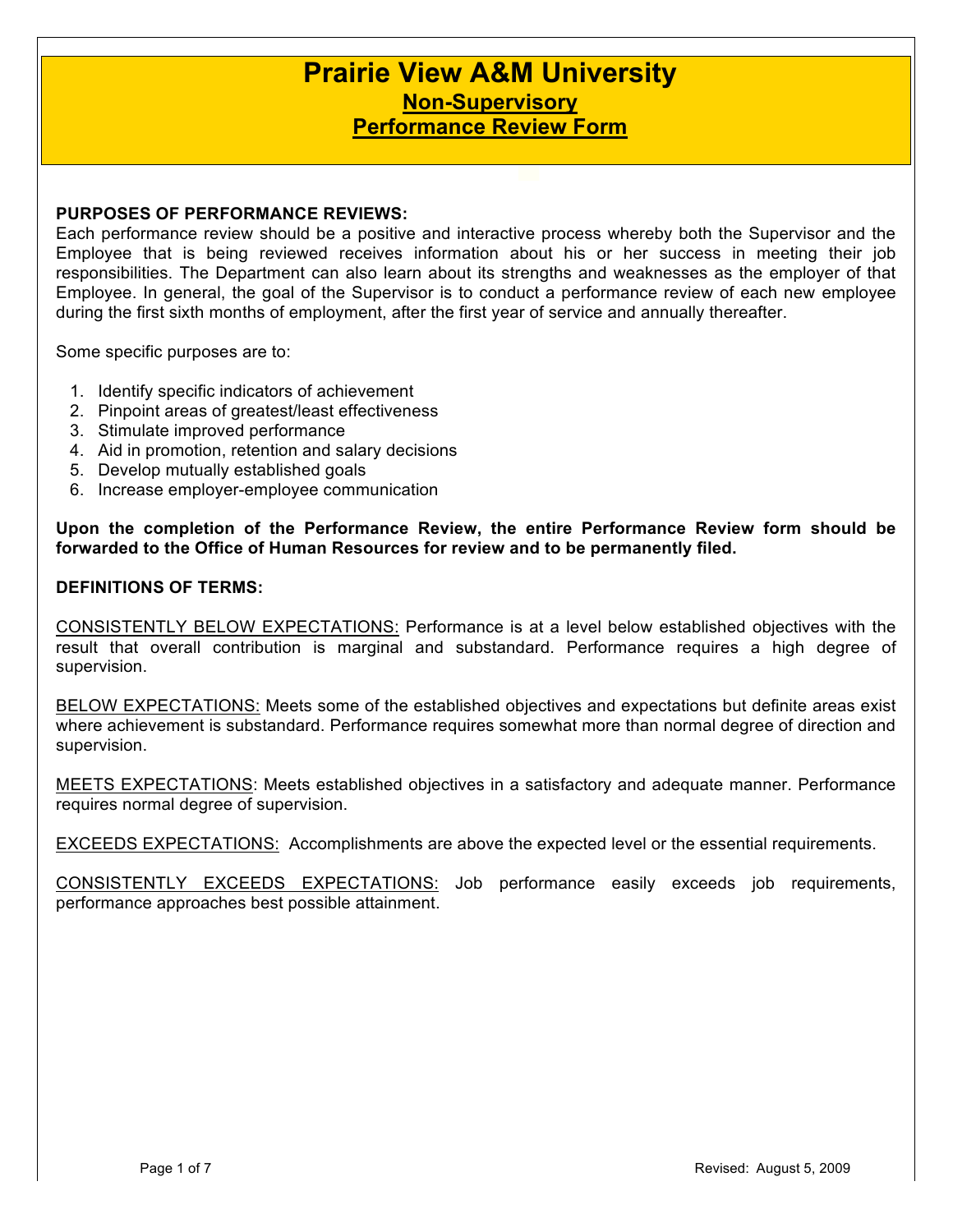# **INSTURCTIONS FOR PART 1 AND PART 2**

To complete the PERFORMANCE REVIEW FORM:

- 1. Refer to the **Weight Key** and **Rating Key** and score the employee under the level of achievement which most accurately describes the employee's performance on each factor.
- 2. Enter a weight for each item to be evaluated. (Vice Presidents are responsible for reviewing the Performance Factors and determining weights for their departments. These determined weights will be used by Supervisors and Department Heads.)
- 3. Enter a score for the employee based on the Rating Key.
- 4. Click in the **Adjusted Rate** field and press F9.
- 5. When all items are complete in the section, click in the **Total** fields and **press F9**.
- 6. At the end, select "employee" or "supervisor" and **click in the total box for "Weight" and "Adjusted Rate" and press F9.**
- 7. Use the Final Score Box at the end to determine the employee's final score and use this to determine the score in the back that closely describes the employee's total performance.

## **SETTING GOALS**

The Goal sheet is attached to the end of the review. This sheet has been provided for you and your employee to set new goals for the up and coming year. It is required that the goals are then reviewed and agreed upon as achievable goals for review at the end of the year. In this section, these goals are usually suggested by the employee as goals they would like to achieve pertaining to their positions and areas of expertise. This is a great tool for you and your employee to express ideas concerning their job and department.

### **FURTHER INSTRUCTIONS AND INFORMATION**

- 1. All PERFORMANCE FACTORS, clarifying comments and specific examples are required to support your rating choices. The rating of 3 which is the "Meets Expectations" rating does not require a clarifying comment. "Meets Expectations" encompasses the required job duties of the employee, therefore does not require comments.
- 2. As part of the performance evaluation process, supervisors are required to meet with the employee and discuss each of the performance factors listed in the evaluation.
- 3. Supervisors are required to annually update the Position Description Audit Questionnaire (PDAQ) (formerly known as PDQ) for each of their employees by accessing PV PAWS.
- 4. Individuals who have a Final Performance Evaluation Score exhibiting a level of "Meets Expectations" or below are not eligible for merit increases.

#### **For further clarification or information please contact: Office of Human Resources 936.261.1730 hrteam@pvamu.edu**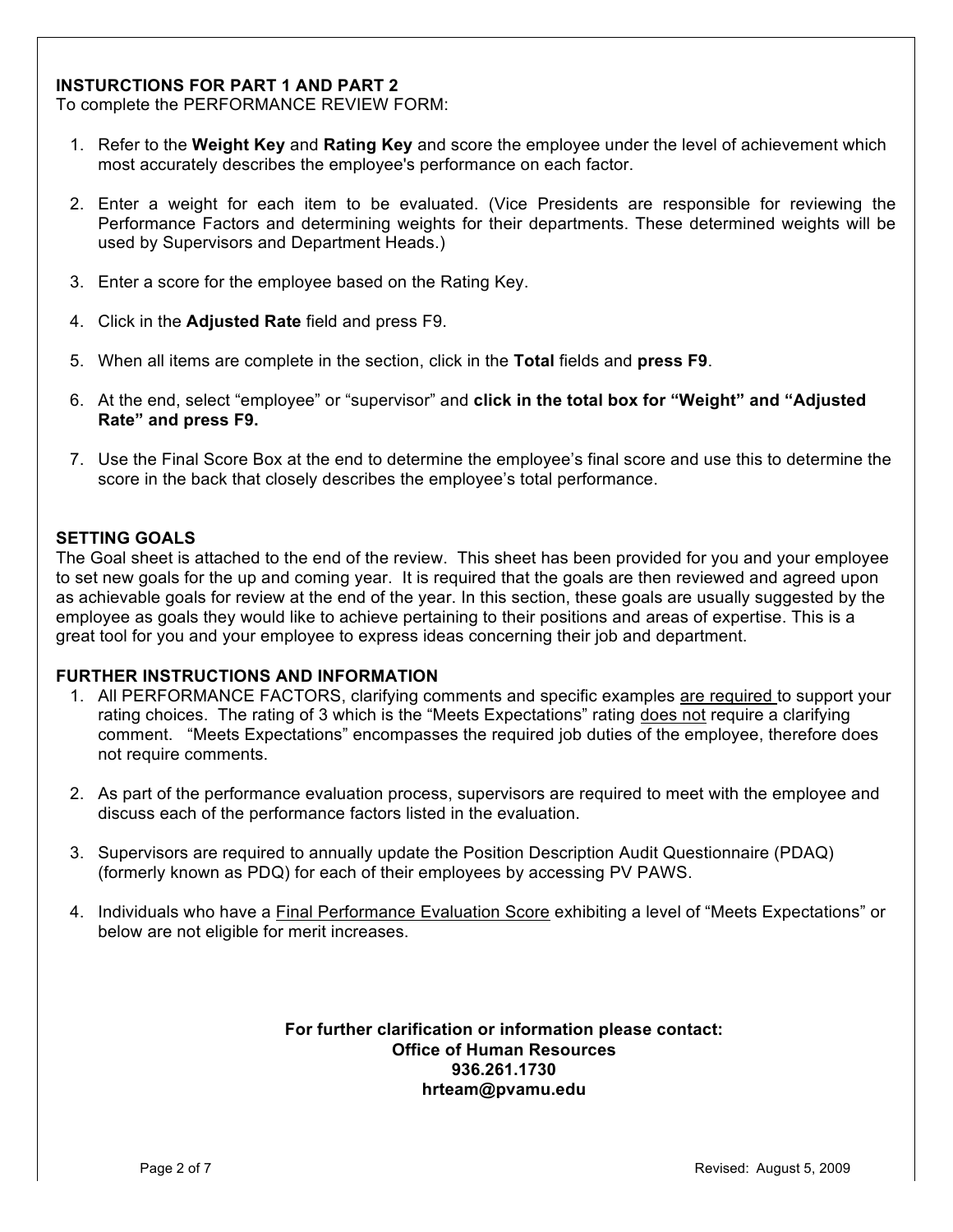| <b>Employee's Name:</b>                                                                                                  | UIN:                                                                                                                                                                                                                     | $\Box$ Annual    |  |  |
|--------------------------------------------------------------------------------------------------------------------------|--------------------------------------------------------------------------------------------------------------------------------------------------------------------------------------------------------------------------|------------------|--|--|
| Last:<br>First:                                                                                                          |                                                                                                                                                                                                                          | $\Box$ Six Month |  |  |
| <b>Position Title:</b>                                                                                                   | Date of Review:                                                                                                                                                                                                          |                  |  |  |
| Department:                                                                                                              | <b>Period of Review:</b><br>From:<br>To:                                                                                                                                                                                 |                  |  |  |
| <b>WEIGHT KEY</b><br>All weights are determined by the Vice President that oversees<br>1.<br>the respective departments. | <b>RATING KEY</b><br><b>Consistently Below Expectations</b><br><b>Below Expectations</b><br>2.<br><b>Meets Expectations</b><br>3.<br><b>Exceeds Expectations</b><br>4.<br>5.<br><b>Consistently Exceeds Expectations</b> |                  |  |  |

|    | <b>PART 1 PERFORMANCE FACTORS</b>                                                                                                                                                                                                                                                                                                                                                                                                                           | Weight         | Rating         | <b>Adjusted</b><br>Rating |
|----|-------------------------------------------------------------------------------------------------------------------------------------------------------------------------------------------------------------------------------------------------------------------------------------------------------------------------------------------------------------------------------------------------------------------------------------------------------------|----------------|----------------|---------------------------|
| 1. | <b>QUALITY OF WORK:</b> How accurate, neat and complete is the individual's work?<br>Consider the degree to which the work meets acceptable standards.<br>Examples or reasons for giving this rating are:                                                                                                                                                                                                                                                   | $\Omega$       | $\mathbf{0}$   | 0.00                      |
|    | 2. PRODUCTIVITY: Does individual produce an acceptable amount of work? Consider<br>how person effectively uses available working time, plans and prioritizes work, sets and<br>accomplishes goals and completes assignments on schedule.<br>Examples or reasons for giving this rating are:                                                                                                                                                                 | 0              | $\mathbf{0}$   | 0.00                      |
| 3. | <b>KNOWLEDGE OF JOB:</b> Is the individual familiar with duties and requirements of<br>position as well as methods, practices, and equipment to do the job? Consider knowledge<br>gained through experience, education and specialized training. Consider if person<br>maintains current knowledge about changes in policy and procedure, keep abreast of<br>new developments and major issues in field.<br>Examples or reasons for giving this rating are: | $\overline{0}$ | $\overline{0}$ | 0.00                      |
|    | 4. ADAPTABILITY: How does individual adjust to changes? Consider ability to learn<br>quickly, to adapt to changes in job assignments, methods, personnel, or surroundings.<br>Examples or reasons for giving this rating are:                                                                                                                                                                                                                               | $\Omega$       | 0              | 0.00                      |
| 5. | <b>DEPENDABILITY:</b> How reliable is individual in performing work assignments and<br>carrying out instructions? Consider degree of supervision required and willingness to take<br>on responsibilities and to be accountable for them.<br>Examples or reasons for giving this rating are:                                                                                                                                                                 | $\Omega$       | $\Omega$       | 0.00                      |
| 6. | <b>INITIATIVE AND RESOURCEFULNESS:</b> Does individual see things to be done and then<br>take action? Consider ability to contribute, develop and/or carry out new ideas or<br>methods. Consider ability to be self-starter, to offer suggestions, to anticipate needs and<br>to seek additional tasks as time permits.<br>Examples or reasons for giving this rating are:                                                                                  | 0              | 0              | 0.00                      |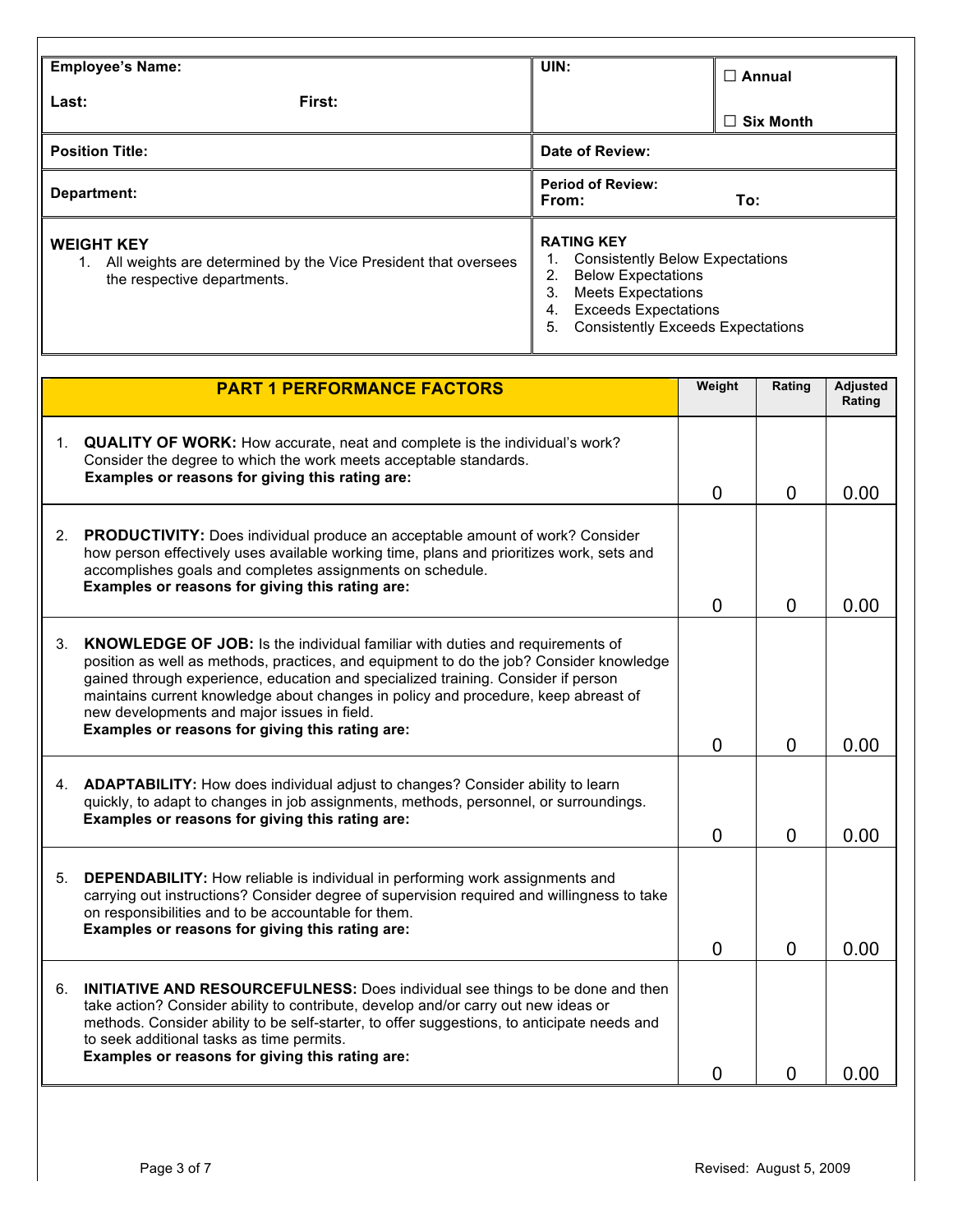| 14. Fill as necessary<br>15. Fill as necessary<br>Competencies Total (Total weight must add up to 50)                                                                                                                                                                                                                                                                                                     | $\mathbf 0$<br>$\overline{0}$<br>$\overline{0}$<br>0% | $\mathbf{0}$<br>$\mathbf 0$<br>0<br>0.0<br>Revised: August 5, 2009 | 0.00<br>0.00<br>0.00<br>0.0 |
|-----------------------------------------------------------------------------------------------------------------------------------------------------------------------------------------------------------------------------------------------------------------------------------------------------------------------------------------------------------------------------------------------------------|-------------------------------------------------------|--------------------------------------------------------------------|-----------------------------|
|                                                                                                                                                                                                                                                                                                                                                                                                           |                                                       |                                                                    |                             |
|                                                                                                                                                                                                                                                                                                                                                                                                           |                                                       |                                                                    |                             |
|                                                                                                                                                                                                                                                                                                                                                                                                           |                                                       |                                                                    |                             |
|                                                                                                                                                                                                                                                                                                                                                                                                           |                                                       |                                                                    |                             |
| 13. Fill as necessary                                                                                                                                                                                                                                                                                                                                                                                     |                                                       |                                                                    |                             |
| 12. Fill as necessary                                                                                                                                                                                                                                                                                                                                                                                     | $\overline{0}$                                        | $\mathbf 0$                                                        | 0.00                        |
| 11. Fill as necessary                                                                                                                                                                                                                                                                                                                                                                                     | 0                                                     | υ                                                                  | 0.00                        |
| 10. Fill as necessary                                                                                                                                                                                                                                                                                                                                                                                     | $\Omega$                                              | $\Omega$                                                           | 0.00                        |
| <b>PART 2 COMPETENCY FACTORS FROM EMPLOYEES PDAQ</b><br>Fill descriptions of 10 to 15, using a maximum of 6 entries, and as relevant for the person assessed.                                                                                                                                                                                                                                             |                                                       |                                                                    |                             |
| Performance Factors Total (Total weight must add up to 50)                                                                                                                                                                                                                                                                                                                                                | 0%                                                    | 0.0                                                                | 0.00                        |
|                                                                                                                                                                                                                                                                                                                                                                                                           | $\Omega$                                              | $\overline{0}$                                                     | 0.00                        |
| 9.<br><b>ATTENDANCE AND PUNCTUALITY:</b> How faithful is the individual in reporting to work<br>and staying on the job? Consider arrival times, observance of time limits for breaks and<br>lunches. Consider patterns of sick leave, prior approval for vacation and prompt notice of<br>absence due to illness.<br>Examples or reasons for giving this rating are:                                      |                                                       |                                                                    |                             |
| Examples or reasons for giving this rating are:                                                                                                                                                                                                                                                                                                                                                           | $\Omega$                                              | 0                                                                  | 0.00                        |
| 8.<br><b>RELATIONSHIPS WITH PEOPLE:</b> Does individual work effectively with others<br>(supervisors, peers, subordinates)? Consider respect and courtesy shown to others, how<br>attitude affects the work area, willingness to accept supervision, and attitude exhibited<br>toward the University as well as own job. Are apparel, manners and sociability<br>appropriate to the job responsibilities? |                                                       |                                                                    |                             |
| JUDGMENT: Does individual exercise ability to decide correct or choose best course of<br>7.<br>action when some decision must be made? Consider ability to evaluate facts and make<br>sound decisions, and use or reasoning to identify, solve and prevent problems. Work in a<br>safe manner, preventing accidents, injuries and theft.<br>Examples or reasons for giving this rating are:               | $\Omega$                                              | $\Omega$                                                           | 0.00                        |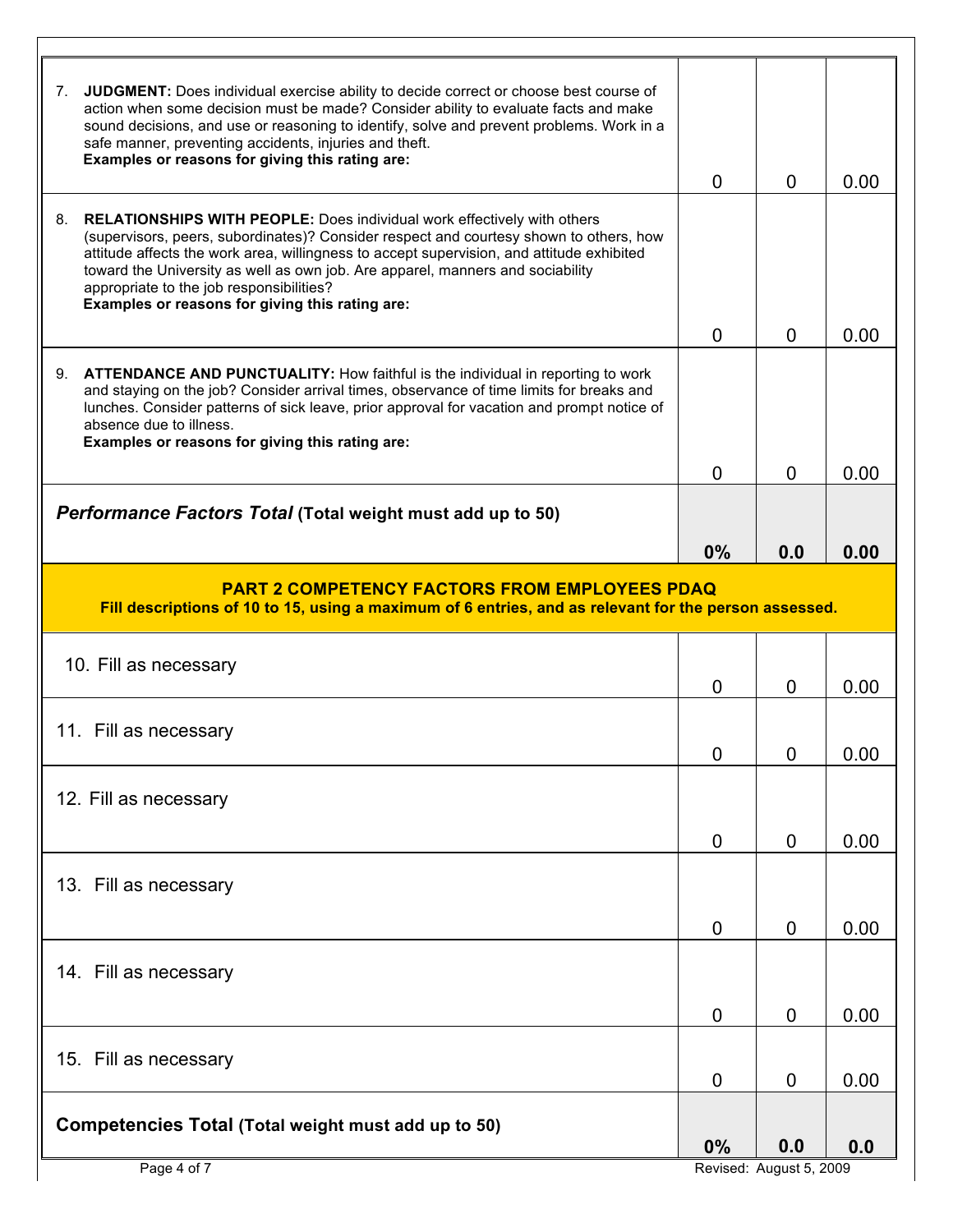| Add the total for the <b>Performance Factors Score</b> and the <b>Competency Factors Score.</b> .<br>This is your <b>Employee Evaluation Score.</b> |                              |                                                                                                                                                                   |          |       |     |     |
|-----------------------------------------------------------------------------------------------------------------------------------------------------|------------------------------|-------------------------------------------------------------------------------------------------------------------------------------------------------------------|----------|-------|-----|-----|
|                                                                                                                                                     |                              |                                                                                                                                                                   |          | $0\%$ | 0.0 | 0.0 |
|                                                                                                                                                     | <b>Final Score</b>           |                                                                                                                                                                   | Employee |       |     |     |
|                                                                                                                                                     |                              | appropriate box. This is your <b>Performance Evaluation Score.</b> This is the score<br>that corresponds to the rating in the back that most nearly describes the |          |       |     |     |
|                                                                                                                                                     | employee's total performance |                                                                                                                                                                   |          |       |     |     |
| $=$                                                                                                                                                 | 1 to 1.49                    | <b>Consistently Below Expectations</b>                                                                                                                            |          |       |     |     |
| $\equiv$                                                                                                                                            | 1.5 to 2.49                  | <b>Below Expectation</b>                                                                                                                                          |          |       |     |     |
| $=$<br>$\equiv$                                                                                                                                     | 2.5 to 3.49<br>3.5 to 4.49   | <b>Meets Expectations</b><br><b>Exceeded Job Expectations</b>                                                                                                     |          |       |     |     |

552.021, 552.023, and 559.004 of the Texas Government Code.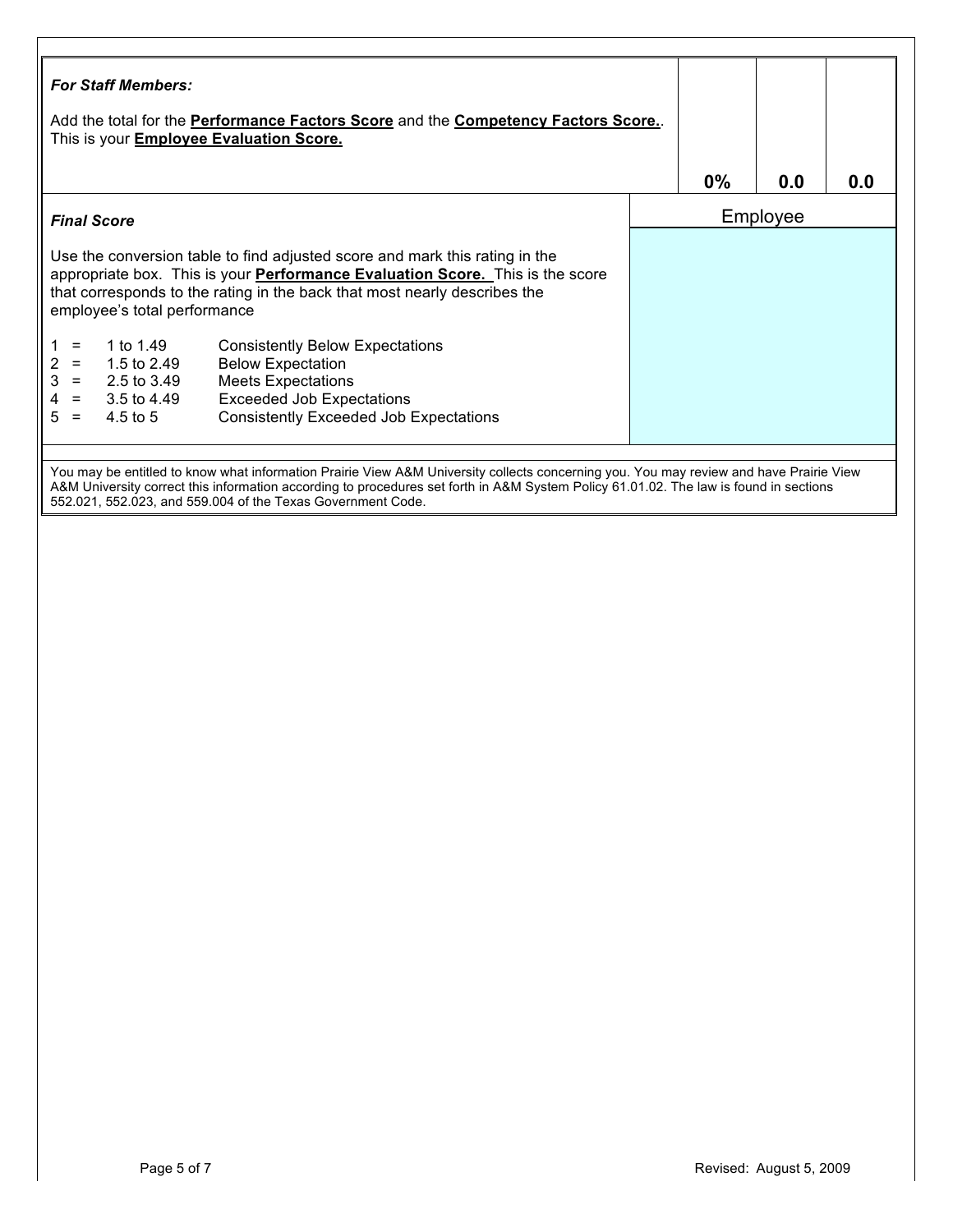# Review the ratings assigned to the Performance Factors on the previous pages. Check the category below which most clearly describes the employee's total performance.

**SUMMARY REVIEW SHEET**

 Consistently Below Expectations Below Expectations Meets Expectations Exceeds Expectations Consistently Exceeds Expectations

**JOB SKILLS BEING PERFORMED WELL:**

#### **IMPROVEMENT PLANS:**

What can the employee do to improve his/her performance on the job? Please use attached addendum to this form to list the employee's professional goals.

What can the supervisor do to support the employee's performance improvement?

**EMPLOYEE COMMENTS:**

If the employee wishes to do so, any comments concerning the Performance Improvement Plan or the evaluation (for example, agreement or disagreement) may be indicated in the space provided below.

I have reviewed this document and discussed the contents with my supervisor. My signature means that I have been advised of my performance status and does not necessarily imply that I agree with this evaluation. I have reviewed my updated PDAQ with my supervisor.

 $\mathcal{L}_\text{max}$  , and the contribution of the contribution of the contribution of the contribution of the contribution of the contribution of the contribution of the contribution of the contribution of the contribution of t

**Employee's Signature Date**

**SUPERVISOR'S COMMENTS:**

(Record here only those additional significant items brought up during the discussion with the employee which is not recorded elsewhere in this document.)

**SUPERVISOR'S CERTIFICATION:** I have completed the Annual or Six-month performance evaluation on this employee. I certify that the online Position Description Audit Questionnaire that describes the responsibilities and duties of this employee's position is current in PV PAWS.

 $\_$  ,  $\_$  ,  $\_$  ,  $\_$  ,  $\_$  ,  $\_$  ,  $\_$  ,  $\_$  ,  $\_$  ,  $\_$  ,  $\_$  ,  $\_$  ,  $\_$  ,  $\_$  ,  $\_$  ,  $\_$  ,  $\_$  ,  $\_$  ,  $\_$  ,  $\_$  ,  $\_$  ,  $\_$  ,  $\_$  ,  $\_$  ,  $\_$  ,  $\_$  ,  $\_$  ,  $\_$  ,  $\_$  ,  $\_$  ,  $\_$  ,  $\_$  ,  $\_$  ,  $\_$  ,  $\_$  ,  $\_$  ,  $\_$  , **Supervisor's Signature Date** 

\_\_\_\_\_\_\_\_\_\_\_\_\_\_\_\_\_\_\_\_\_\_\_\_\_\_\_\_\_\_\_\_\_\_\_\_\_\_\_\_\_\_\_\_\_\_\_\_\_\_\_\_ \_\_\_\_\_\_\_\_\_\_\_\_\_\_\_\_\_\_\_\_\_\_\_\_\_\_ **Reviewer's Signature Date**

**The original Performance Review is to be forwarded to the Office of Human Resources upon completion.** HR Acknowledgement

HR Approval

 **Human Resources Representative Date (for content and completion)**

 $\overline{\phantom{a}}$  , and the contribution of the contribution of the contribution of the contribution of the contribution of the contribution of the contribution of the contribution of the contribution of the contribution of the